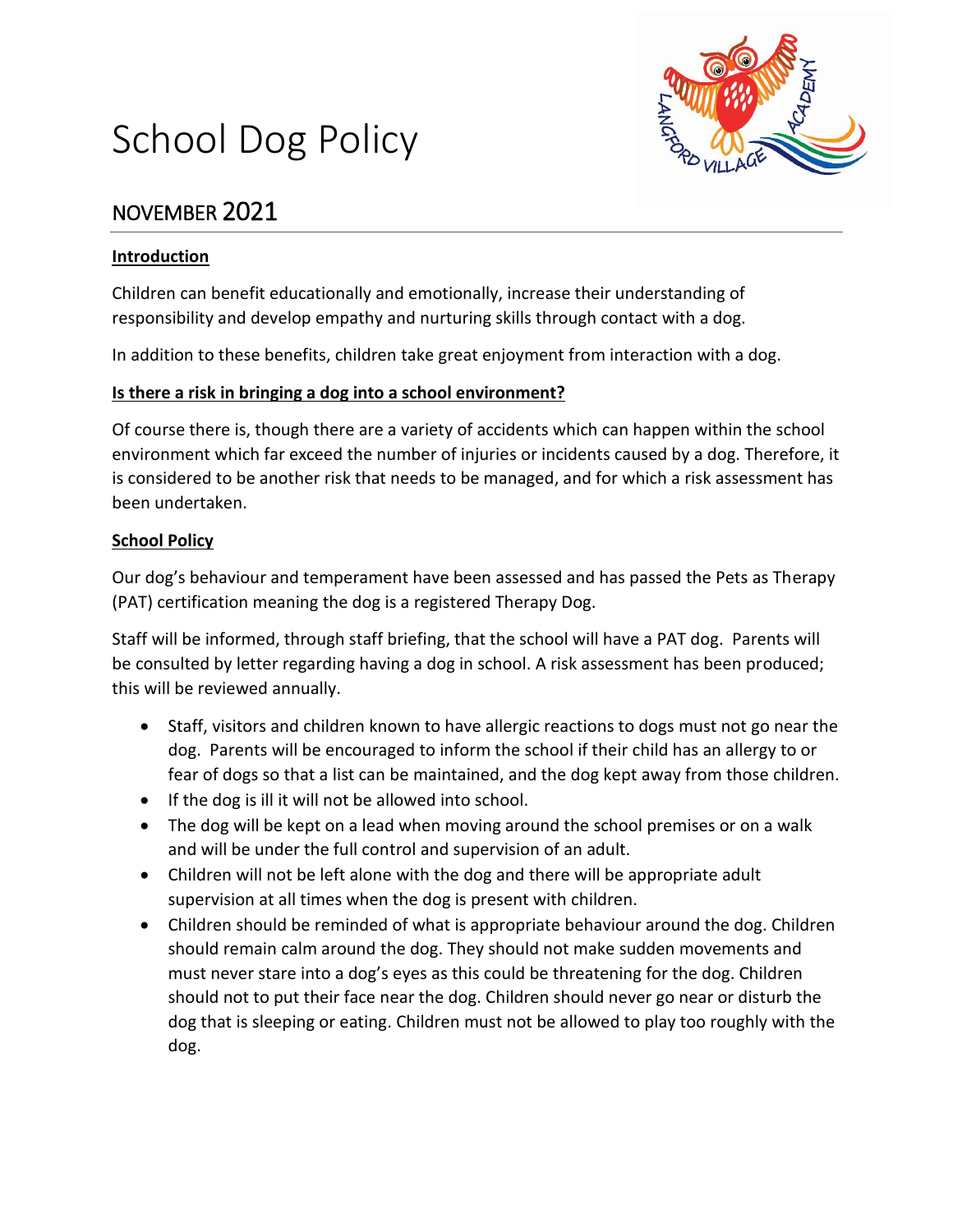- If the dog is surrounded by a large number of Children, the dog could become nervous and agitated. Therefore, the adult in charge of the dog must ensure that s/he monitors the situation.
- Dogs express their feelings through their body language. Growling or baring of teeth indicate that the dog is feeling angry or threatened. Flattened ears, tail lowered or between their legs, hiding behind their owner, whining or growling are signs that the dog is frightened or nervous. If the dog is displaying any of these warning signs, he should be immediately removed from that particular situation or environment.
- Children should always wash their hands after handling a dog.
- Any dog foul will be cleaned immediately and disposed of appropriately by an adult.

#### **Reasons to have a dog in school**

Reading programs, and other therapeutic interventions with dogs have been shown to have a positive impact on outcomes. Children who might be embarrassed to read aloud to the class or even adults are likely to be less scared to read to a dog. "It might be less stressful for a child to read aloud to a dog than to a teacher or a peer. After all, a dog won't judge or correct you." Dogs are used to encourage struggling readers to practice reading aloud. With the presence of a "calm and well-trained dog," Children find social support and peer interaction.

Dogs are incredibly calm and happy to have children read to them or join a group of children who are receiving other forms of intervention. Dogs give unconditional acceptance, as they are non-judgmental, which is especially crucial to those who find learning difficult. The dogs also provide confidence to children, as they do not make fun of them when they learn, but above all they make amazing listeners, providing the children with a sense of comfort and love. Research has proved that children who work with dogs show an increase in reading levels, word recognition, a higher desire to read and write, and an increase in intra and interpersonal skills among the children they mix with.

Social Development: Dogs in school offer an opportunity for improving social development. They are especially useful for teaching children social skills and responsibility. Specifically, schools are using dogs to help older children build self-esteem; learn about positive and negative reinforcement, responsibility, and boundaries. Older children use dogs to help communicate, teach kindness, and empower children.

With a dog in the school, children have the opportunity to learn how to care for the animal. This includes walking and grooming. Researchers report that involving children in the daily care of classroom dogs is a positive experience, promoting their own daily care. The children also learn about responsibility, caring, and sharing when helping each other take care of a dog at school.